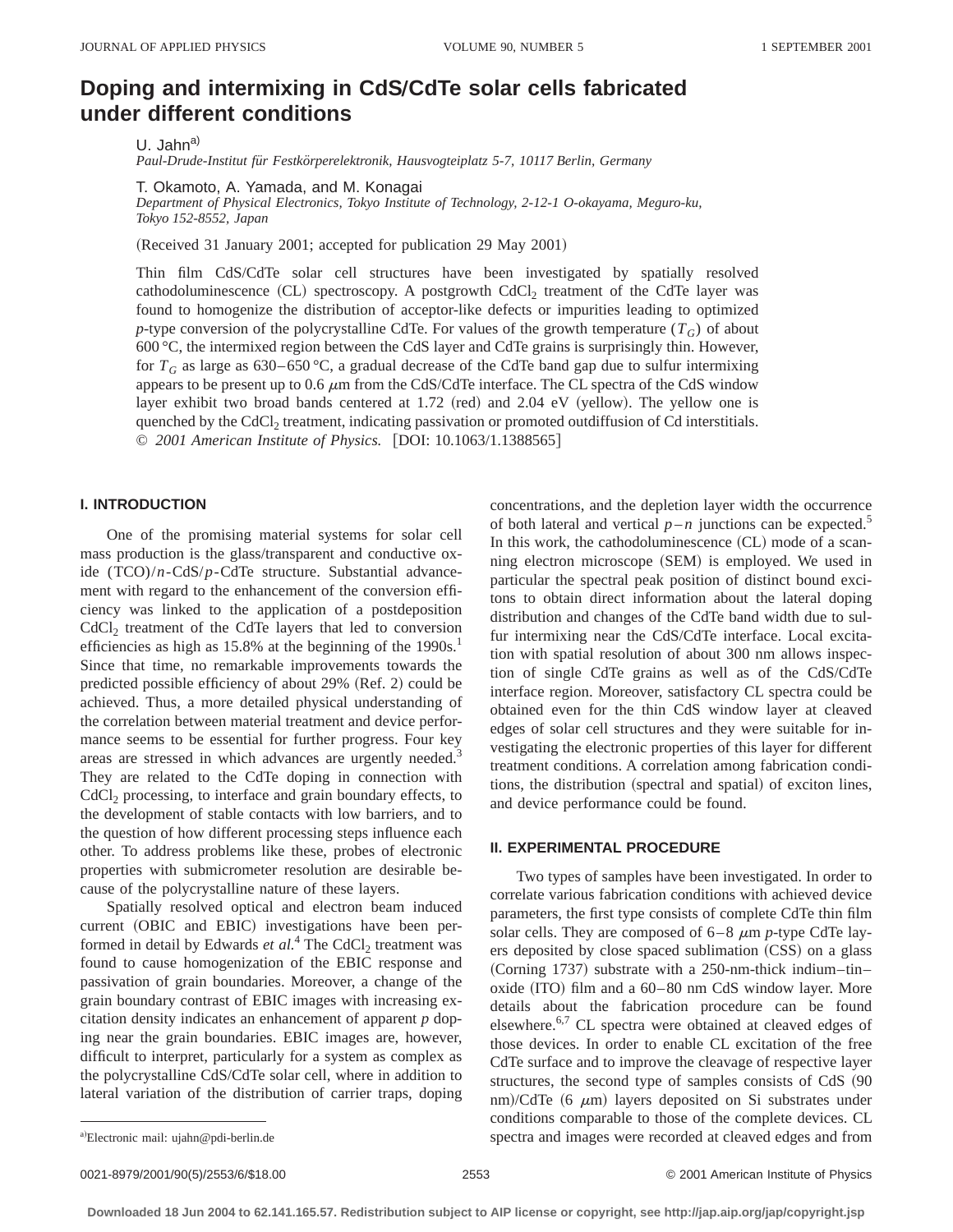TABLE I. Substrate temperature during the CdTe deposition  $(T_G)$ , temperature of the CdCl<sub>2</sub> treatment  $(T_{\text{CdCl}_2})$ , and conversion efficiency of the samples investigated.

| Si/CdS/CdTe structures |                                 |                                               | Glass/ITO/CdS/CdTe/C/Ag structures |               |                                     |                    |
|------------------------|---------------------------------|-----------------------------------------------|------------------------------------|---------------|-------------------------------------|--------------------|
| Sample<br>No.          | $T_G$<br>$({}^\circ\mathrm{C})$ | $T_{\text{CdCl}_2}$<br>$({}^\circ\mathrm{C})$ | Sample<br>No.                      | $T_G$<br>(°C) | $T_{\text{CdCl}_2}$<br>$(^\circ C)$ | Efficiency<br>(% ) |
|                        | 600                             | Without                                       | 4                                  | 595           | Without                             | 5.8                |
| 2                      | 600                             | 460                                           |                                    | 595           | 460                                 | 7.1                |
| 3                      | 600                             | 415                                           | 6                                  | 610           | 415                                 | 13.7               |
|                        |                                 |                                               |                                    | 630           | 415                                 | 14.1               |
|                        |                                 |                                               | 8                                  | 650           | 415                                 | 12.7               |

the CdTe surface of those samples. For both the cleaved edge and surface inspection, we performed CL measurements on unpolished samples to prevent the influence of polish-related defects or changes in strain of the electronic properties of the material. In Table I, the most essential fabrication conditions are summarized along with the resulting conversion efficiencies of the respective solar cells. The substrate temperature  $(T_G)$  during the CdTe deposition and the CdCl<sub>2</sub> treatment conditions have been varied. For nearly constant values of  $T_G$ , the conversion efficiency is very strongly influenced by the  $CdCl<sub>2</sub>$  treatment conditions. We found an optimum conversion efficiency for a treatment temperature of 415 °C. When the  $CdCl<sub>2</sub>$  treatment is kept at the optimum condition, the efficiency starts to decrease for values of  $T_G$  exceeding 630 °C. Consequently, the investigations to be discussed below are related to effects of both the CdCl<sub>2</sub> treatment and of the deposition temperature on the spatial and spectral cathodoluminescence distribution in selected samples.

CL spectra, line profiles, and images were obtained in a SEM equipped with an Oxford mono-CL2 and He-cooling stage system. A grating monochromator and a cooled photomultiplier as well as a charge coupled device  $(CCD)$  photodetector, respectively, were used to disperse and detect the CL signal. The electron beam energy was chosen to be 5 keV, and the current was to 0.1–1 nA. The sample temperature was usually set to 5 K.

#### **III. EXPERIMENTAL RESULTS AND DISCUSSION**

# A. Doping and CdCl<sub>2</sub> treatment

CL spectra near the surface region of as-grown CdTe on a Si/CdS substrate are shown in Fig. 1. For the solid line, the excitation was averaged over an area of  $20\times20 \ \mu \text{m}^2$ . This CL spectrum is rather broad and different excitonic contributions can hardly be distinguished. However, if the excitation is restricted by the focused electron beam to single CdTe grains like for the CL spectra depicted by symbols, distinct excitonic lines are well resolved. The arrows point to spectral positions of different excitonic transitions of CdTe, in which at 1.5965 eV the free exciton with  $n=1$ , at 1.586–1.588 and 1.590 eV acceptor bound excitons, and at 1.592–1.594 eV the donor bound excitons are expected to appear. $8-10$  Consequently, each of the excited grains contains different types of impurities or defects acting as donors or acceptors. In asgrown CdTe layers, the spectral position of the exciton lines seems to be randomly distributed among various grains and even within a single grain.

 $CdCl<sub>2</sub>$  treatment results in rearrangement of the exciton distribution, indicating a doping effect. Figure 2 depicts SEM micrograph and CL spectra recorded for a number of spot excitations along a certain path connecting two neighboring grains (cf. the dotted arrow in the SEM image). The left-toright scan of the excitation corresponds to the bottom-to-top ordering of the CL spectra. As can be clearly seen for the small grain (left-hand side) in Fig. 2, all the CL spectra are dominated by acceptor bound excitons  $(X_{A1}, X_{A2})$ , whereas in the large grain (right-hand side) all the CL spectra are dominated by the donor bound exciton  $(X_D)$ . The CL spectra in Fig. 2 reflect a general trend observed for many grains in CdCl<sub>2</sub>-treated samples: small grains and the periphery of large grains are dominated by *p*-type doping, whereas the center of large grains is dominated by *n*-type doping.

The effect of the  $CdCl<sub>2</sub>$  treatment on the general doping distribution becomes more clearly visible in Fig. 3 which shows secondary electron (SE) and CL images of an asgrown and of a  $CdCl<sub>2</sub>$ -treated CdTe layer. The SE images in Figs. 3(a) and 3(d) prove that most of the grains are twinned,



FIG. 1. CL spectra of a polycrystalline CdTe layer for an excitation area of  $20\times20 \ \mu m^2$  (solid line) and for spot excitation with the focused electron beam centered on several distinct CdTe grains (symbols).  $X_f$ ,  $X_D$ ,  $X_{A1}$ ,  $X_{A2}$ , and  $X_{dA}$  mark the peak positions of the free, donor bound, acceptor bound (acceptors  $A1$ ,  $A2$ , and deep acceptor) excitons, respectively.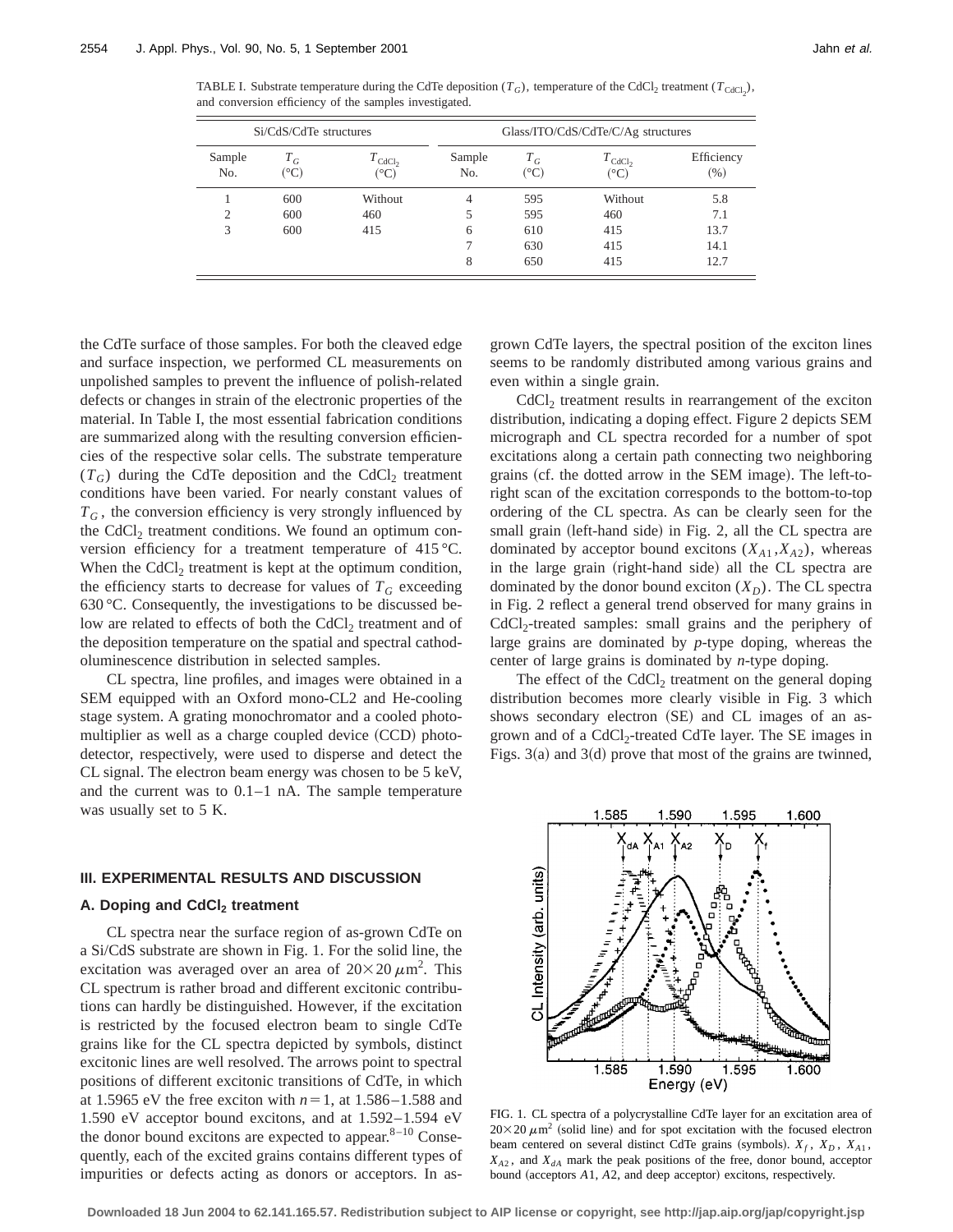

FIG. 2. SEM image and CL spectra of a CdCl<sub>2</sub>-treated CdS/CdTe structure on Si. The CL spectra were excited at various spots along a path corresponding to the dotted arrow indicated in the SEM image. The left-hand side of the path is equal to the scan position zero.

indicating a high density of extended defects. In Figs.  $3(b)$ and  $3(e)$ , the CL detection energy was set to the peak position of the donor bound exciton and in Figs.  $3(c)$  and  $3(f)$  to  $1.585$  eV (low energy side of the acceptor bound excitons). While for both samples without and with  $CdCl<sub>2</sub>$  treatment the donor bound exciton is essentially restricted to the center of large grains, CL from acceptor bound excitons is detected for almost every grain of the excited area and from the periphery of large grains only after  $CdCl<sub>2</sub>$  treatment.<sup>11</sup> This result shows directly the conversion of polycrystalline CdTe to a continuous  $p$ -type layer as a result of the CdCl<sub>2</sub> treatment, which has been generally established by various authors (see,



FIG. 3. Secondary electron  $(a)$ ,  $(d)$  and CL  $(b)$ ,  $(c)$ ,  $(e)$ ,  $(f)$  images of CdTe layers. For (b) and (e) the CL detection energy was set to 1.592 eV, while for  $~(c)$  and  $~(f)$  it was set to 1.585 eV.



FIG. 4. SE image (a) and combined SE/CL image (b) of the cleaved edge of an as-grown CdS/CdTe structure deposited on Si. In (a), the dotted arrow marks the path along which the spectra of Fig. 5 have been excited. For the  $CL$  signal in  $(b)$ , the detection energy was set to 1.7 eV.

e.g., the work of Durose  $et al$ .).<sup>3</sup> It suggests that chlorine is involved in the mechanism of the *p*-type conversion. At an early stage of technology development of CdS/CdTe solar cells, a postdeposition heat treatment of the CdTe layer was proven to initiate a *p*-type conversion by the generation of Cd vacancies, which act as native acceptors in CdTe. $^{12,13}$ From a theoretical point of view, the presence of chlorine is predicted to further promote *p*-type doping of CdTe by the formation of a Cd vacancy–chlorine complex, whose ionization energy is expected to be even 30 meV below that of the Cd vacancy.<sup>14</sup> Therefore, we assume that chlorine diffusion into small grains and within a border region of large grains during the CdCl<sub>2</sub> treatment promotes  $p$ -type conversion of the CdTe layers, which is correlated with a remarkable increase of the conversion efficiency of the solar cells by more than a factor of  $2$  (cf. Table I).

## **B. Intermixing at the CdS/CdTe interface region**

In the following, the spectral peak position of the excitonic luminescence is used to probe the interface region between the CdS window layer and the CdTe absorber layer. Respective CL investigations were performed at the cleaved edge of CdTe layers deposited on Si/CdS substrates and of complete solar cell devices on glass/ITO/CdS substrates (see Table I). Figure  $4(a)$  depicts a SE image of a cleaved Si/CdS/ CdTe layer structure. In order to probe the properties of the *n*-CdS/*p*-CdTe interface, CL spectra are acquired along a line perpendicular to the layers crossing the Si/CdS/CdTe region (cf. the dotted arrow). For investigations like this, smoothly cleaved, large grains have been chosen so that the following consideration refers to features of CdTe grains and their interface with respect to the CdS layer. Because of the large size of the grains the CL line profiles are not affected by grain boundary effects. Figure 5 shows a set of CL spectra of an as-grown Si/CdS/CdTe system. The scan starts at the substrate (scan position zero) and ends in the CdTe layer. As it approaches the CdS/CdTe interface, the electron beam excitation first generates a broad CL spectrum in an energy range far above the CdTe band gap (for  $E > 1.6$  eV). This CL signal appears independent of the respective substrate  $(Si/$ 

**Downloaded 18 Jun 2004 to 62.141.165.57. Redistribution subject to AIP license or copyright, see http://jap.aip.org/jap/copyright.jsp**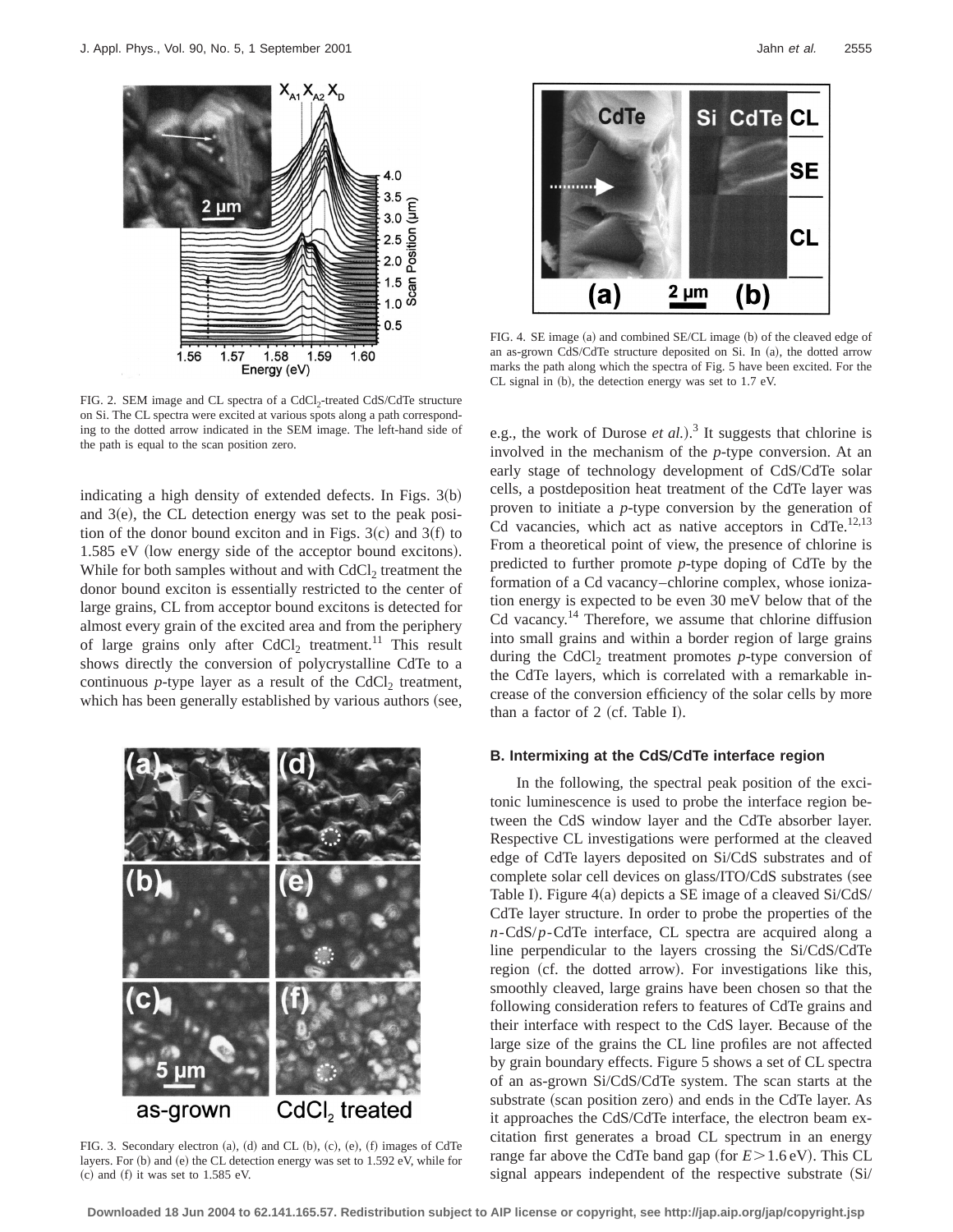

FIG. 5. CL spectra of the cleaved edge of an as-grown CdS/CdTe structure deposited on Si. The spectra were excited at various spots along the path marked by a dotted arrow in Fig.  $4(a)$ .

CdS or glass/ITO/CdS) if the electron beam passes the region very close to the interface. Figure  $4(b)$  shows a combined CL/SE image of the cleaved edge of a Si/CdS/CdTe structure. While the electron beam was scanning downwards, the signal was switched between the CL (detection energy: 1.7 eV) and SE signal. A comparison of the three parts of the image clearly confirms that the CL signal at 1.7 eV arises exclusively from the interface region between the substrate and CdTe layer, thus suggesting that this part of the spectrum originates from the thin CdS window layer. Its nature is briefly discussed below. For the moment, we only stress the importance of the CdS related CL as a marker of the CdS/ CdTe interface position with regard to the scan position of the electron beam.

Immediately after passing the CdS layer, the usually observed luminescence lines of the near band gap range of CdTe—bound exciton at about 1.59 eV and  $(D, A)$  pair at about 1.55 eV—appear without any noticeable spectral shift. The exciton CL lines are strongly quenched near the interface, which is probably caused by interface states and/or by the electrical field within the depletion layer of the  $p - n$ junction. Far from the interface, additional distinct CL lines appear, which are connected with different  $(D, A)$  pairs and the so-called *Y* luminescence at 1.477 eV. The latter is due to dislocations in the CdTe crystal.<sup>15</sup> Decreasing the distance with respect to the interface causes a rapid decrease of the CL intensities at 1.52 and 1.475 eV, leaving a broad CL band centered at about 1.5 eV for the interface region. These ''near-interface spectra'' closely resemble the photoluminescence  $(PL)$  spectra obtained by junction excitation.<sup>6</sup>

Figure 6 summarizes the data of Fig. 5 and provides an experimental estimate of the lateral resolution of the electron beam probe under the applied conditions  $(T=5 K,$  electron beam energy= $5 \,\text{keV}$ ). The circles and closed squares denote the integrated intensities of the CdS-related and CdTeexciton CL, respectively. The stars indicate the spectral position of the exciton line as a function of the scan position with regard to the CdS layer (scan position zero). Since the thickness of the CdS layer  $(90 \text{ nm})$  is smaller than the expected diameter of the excitation volume, the profile of this



FIG. 6. Integrated intensities of the CdTe exciton (squares) and CdS-related CL (circles) as well as the spectral position of the CdTe exciton line (stars) as a function of the scan position. The data were extracted from Fig. 5.

layer cannot be resolved. We obtain a Gaussian shaped profile with a full width at half maximum (FWHM) of  $365$  nm, indicating lateral resolution of the CL mode of about 300 nm. This value is in accordance with an estimated diameter of the electron scattering volume of about 200 nm and a minority carrier diffusion length, which is expected to be considerably smaller than 300 nm at 5 K.<sup>4</sup> With the current spatial resolution, a decrease of the exciton peak position, i.e., a reduction of the CdTe bandwidth due to intermixing at the CdS/ CdTe interface, cannot be observed in the as-grown sample.

In Fig.  $7(a)$ , scans such as the one in Fig. 6 are compared for samples experiencing different growth and  $CdCl<sub>2</sub>$  treatment conditions. As can be clearly seen, a  $CdCl<sub>2</sub>$  treatment even for temperatures up to 460 °C—does not significantly



FIG. 7. (a) Spectral peak position of the CdTe exciton line as a function of the distance from the CdS layer for different CdCl<sub>2</sub> treatment conditions and substrate temperatures during the CdTe deposition. The treatment parameters for sample Nos. 1–8 are listed in Table I.  $X_f$ ,  $X_D$ ,  $X_{A1}$ ,  $X_{A2}$ , and  $X_{dA}$ mark the peak positions of the free, donor bound, acceptor bound (acceptors *A*1, *A*2, and deep acceptor) excitons, respectively. (b) CL spectra at the scan positions are marked  $1-4$  in  $(a)$ .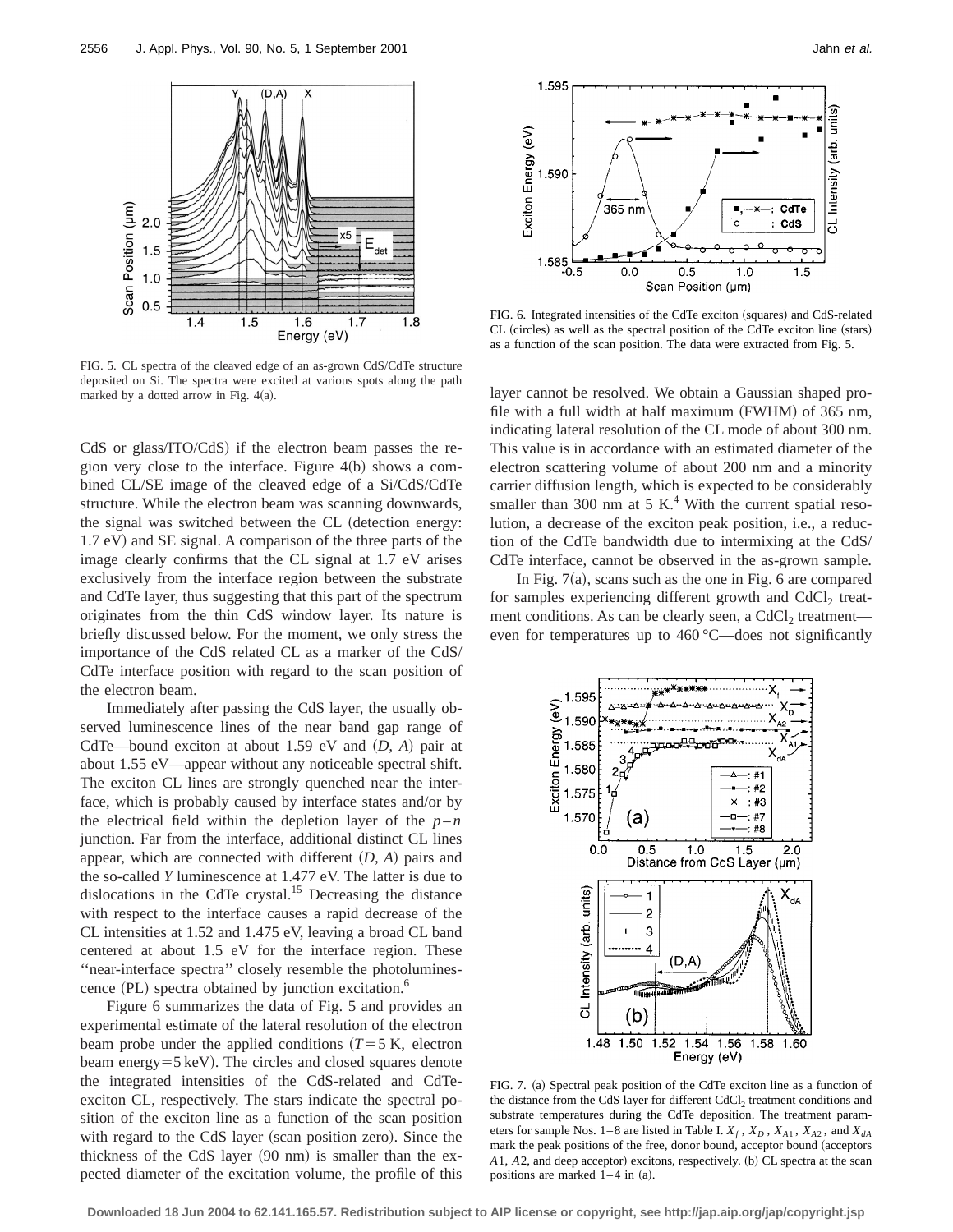promote intermixing at the interface. The jump of the exciton energy of the sample treated at  $415 \degree C$  (stars) from 1.5965 down to 1.590 eV near the interface is, rather, due to an inhomogeneous doping distribution within the respective grain (coexistence of regions dominated by free excitons with those dominated by acceptor bound ones) than to an abrupt narrowing of the band gap. As discussed above, the  $CdCl<sub>2</sub>$  treatment essentially affects the doping of the CdTe, which is reflected by an overall decrease of the peak energy of the excitonic CL within the probed grains after  $CdCl<sub>2</sub>$ treatment, particularly for higher values of  $T_{\text{CdCl}_2}$ .

An increase of the growth temperature, however, leads to a noticeable gradual redshift of the exciton energy down to values for which bound exciton levels are not expected in CdTe. This increasing redshift with decreasing distance to the interface is obviously due to an intermixed layer, whose thickness increases considerably if  $T_G$  becomes larger than 600 °C. Furthermore, at the highest deposition temperature, an overall lowering of the exciton energy down to 1.585 eV was observed. This excitonic energy level has been assigned to a deep-acceptor bound exciton associated with Cd vacancies.<sup>8</sup> Consequently, a CdTe deposition at substrate temperatures higher than 600 °C promotes both the formation of a rather thick intermixed layer and the generation of Cd vacancies. Note again that the results discussed refer to the CdTe grains rather than to grain boundary effects.

With regard to the content of sulfur within the intermixed layer, we have to take into account the fact that the CL signal is averaged over a layer thickness of about 300 nm. Consequently, the amount of sulfur cannot be determined directly from the exciton peak position. Nevertheless, considering the shape of the spectra—instead of only the peak position—the composition range of the interface region can roughly be estimated. Figure  $7(b)$  shows four CL spectra of the CdTe layer grown at 630 °C for various distances of the exciting electron beam with respect to the CdS layer. Spectra 1–4 correspond to the exciton peak positions marked 1–4 in Fig.  $7(a)$ . As it approaches the CdS/CdTe interface, the redshift of the exciton peak position is accompanied by broadening of the spectrum, which is more pronounced on the low-energy side. The low-energy tail of the spectrum represents regions with a large CdS mole fraction. The exciton spectrum at position 1 extends down to about 1.55 eV. Taking into consideration a value of the exciton energy in the unmixed CdTe of  $1.585$  eV (the saturation level for large distances), we estimate a narrowing of the band gap of about 35 meV. This value is consistent with the observed shift of the  $(D, A)$  pair band from 1.55 (unmixed CdTe) down to 1.515 eV. A reduction of the CdTe band gap energy of 35 meV corresponds to a CdS mole fraction of 0.037.<sup>16</sup> Similar results were obtained by Grecu and Compaan $17$  using junction PL of CdS/CdTe solar cells on commercial glass/ $SnO<sub>2</sub>$ substrates.

Since alloy formation could not be proven for  $T_G$ = 600 °C, while for higher values of  $T_G$  it was observed only for distances from the interface comparable to the lateral resolution, the intermixed layers inside the CdTe grains are probably very thin. If we take into account the maximum values of the diffusivity of sulfur in single crystal CdTe



FIG. 8. CL spectra of the CdS window layer excited at the cleaved edge of a CdS (90 nm)/CdTe (6  $\mu$ m) structure for different CdCl<sub>2</sub> treatment conditions (sample No. 1: untreated; Sample Nos. 2 and 3: treated at 460 and 415 °C, respectively).

found by Lane *et al.*,<sup>18</sup> we obtain diffusion lengths of about 20 and 60 nm for sulfur in CdTe at 600 (30 s) and 650 °C (60 s), respectively [the  $T_G$  (time) values correspond to our deposition conditions]. From this result, we conclude that spatially integrated experiments revealing intermixed layers as thick as several 100 nm or a few  $\mu$ m are most probably influenced by faster diffusion of sulfur in the grain boundaries and extended defects.3,19

#### **C. CdS window layer**

For excitation within the interface region, we obtained a CL signal at photon energies far above the CdTe band gap, which can be assigned to the thin CdS window layer (cf. Fig. 5). The whole spectral range of this CL is depicted in Fig. 8. Three spectra are shown that differ in  $CdCl<sub>2</sub>$  treatment conditions. They consist of two broad bands centered at 1.72 (red) and 2.04 eV (yellow). The intensities are normalized to the respective peak intensity of the red band. Agata *et al.*, 20 who investigated luminescence properties of gas-evaporated CdS, also found a red and a yellow PL band in microcrystals of 72 nm average size. These authors assigned the red band to transitions of electrons trapped at surface states to the valence band and the yellow one to a deep donor to valence band transition with Cd interstitials as the donors.  $Kulp^{21}$ performed electron bombardment experiments on single crystal CdS and identified the luminescence bands at 1.72 and 2.04 eV as due to the sulfur vacancy and Cd interstitial, respectively. Thus, the yellow band can be undoubtedly assigned to the Cd interstitial. The intensity of this CL band is strongly reduced and it almost completely disappears after CdCl<sub>2</sub> treatment at 415 and 460  $^{\circ}$ C, respectively. Since after CdCl<sub>2</sub> treatment a considerable chlorine accumulation at the interface has been observed by several authors,  $19,22$  some effect of such a treatment on the CdS layer can be expected. Therefore, it is suggested that Cd interstitials are passivated or their outdiffusion is promoted by  $CdCl<sub>2</sub>$  treatment. In Fig. 9, the ratios of the integrated CL intensities of the red and